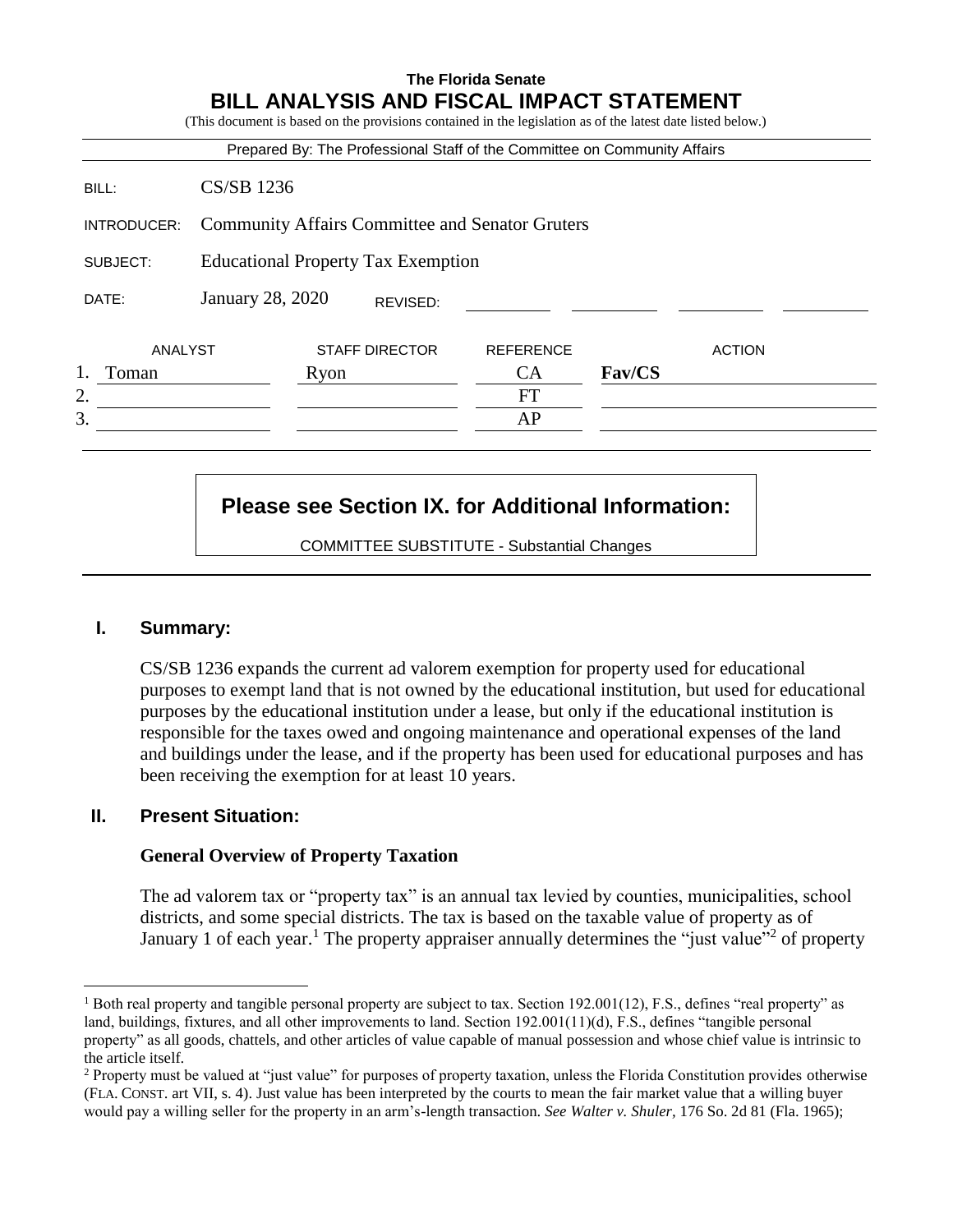within the taxing authority and then applies relevant exclusions, assessment limitations, and exemptions to determine the property's "taxable value."<sup>3</sup> Tax bills are mailed in November of each year based on the previous January 1 valuation and payment is due by March 31.

The Florida Constitution prohibits the state from levying ad valorem taxes<sup>4</sup> and limits the Legislature's authority to provide for property valuations at less than just value, unless expressly authorized.<sup>5</sup>

The just valuation standard generally requires the property appraiser to consider the highest and best use of property;<sup>6</sup> however, the Florida Constitution authorizes certain types of property to be valued based on their current use (classified use assessments), which often result in lower assessments. Properties that receive classified use treatment in Florida include: agricultural land, land producing high water recharge to Florida's aquifers, and land used exclusively for noncommercial recreational purposes;<sup>7</sup> land used for conservation purposes;<sup>8</sup> historic properties when authorized by the county or municipality;<sup>9</sup> and certain working waterfront property.<sup>10</sup>

### **Educational Property Tax Exemption**

All property in the state is subject to taxation unless it is expressly exempted.<sup>11</sup> Section 196.012, F.S., provides a number of relevant definitions related to exemptions:

- "Exempt use of property" or "use of property for exempt purposes" means predominant or exclusive use of property owned by an exempt entity for educational, literary, scientific, religious, charitable, or governmental purposes.<sup>12</sup>
- $\bullet$  "Exclusive use of property" means use of property solely for exempt purposes.<sup>13</sup>
- "Use" means the exercise of any right or power over real or personal property incident to the ownership of the property.<sup>14</sup>

Property used for educational purposes is generally exempt from property tax in Florida.<sup>15</sup> Generally, in order to be exempt, the property has to be both owned by an educational institution and used for educational purposes by the educational institution or another exempt entity.<sup>16</sup>

The exemption also covers several additional educational situations:

 $12$  Section 196.012(1), F.S.

<sup>16</sup> *Id.*

 $\overline{a}$ 

*Deltona Corp. v. Bailey*, 336 So. 2d 1163 (Fla. 1976); *Southern Bell Tel. & Tel. Co. v. Dade County,* 275 So. 2d 4 (Fla. 1973).

<sup>3</sup> *See* s. 192.001(2) and (16), F.S.

 $4$  FLA. CONST. art. VII, s. 1(a).

<sup>5</sup> *See* FLA. CONST. art. VII, s. 4.

<sup>6</sup> Section 193.011(2), F.S.

 $7$  FLA. CONST. art. VII, s. 4(a).

<sup>8</sup> FLA. CONST. art. VII, s. 4(b).

 $9$  FLA. CONST. art. VII, s. 4(e).

<sup>10</sup> FLA. CONST. art. VII, s. 4(j).

<sup>11</sup> *See* FLA. CONST. art. VII, ss. 3 and 4, and s. 196.001, F.S.

<sup>&</sup>lt;sup>13</sup> Section 196.012(2), F.S. Such purposes may include more than one class of exempt use.

<sup>&</sup>lt;sup>14</sup> Section 196.012(4), F.S.

<sup>&</sup>lt;sup>15</sup> Section 196.198, F.S.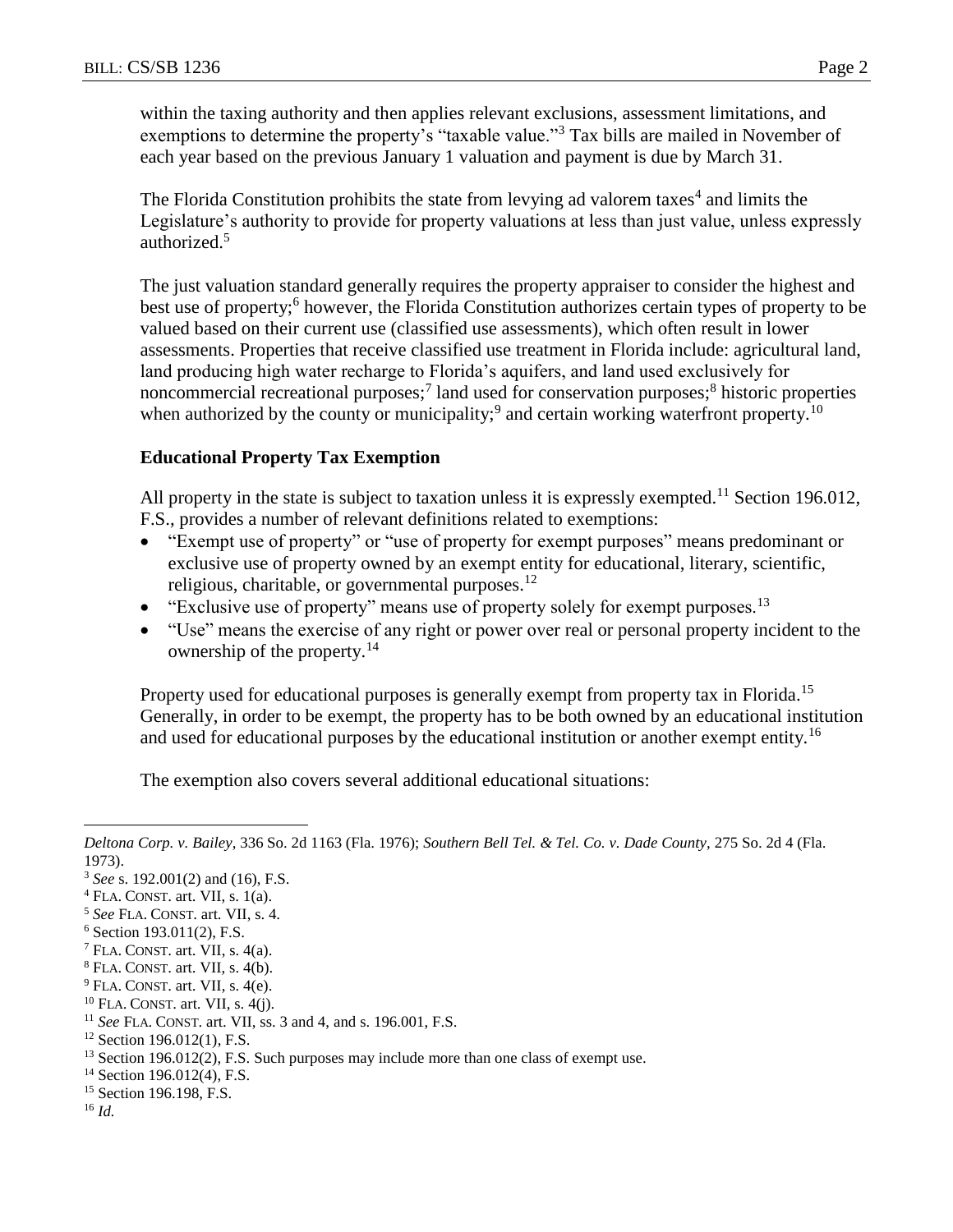- Certain workshops that provide rehabilitation and retraining of disabled persons;
- Certain portions of property used by college fraternities and sororities;
- The use of property by certain public fairs and expositions;
- Situations where the property used for educational purposes and the educational institution are owned by the same persons; and
- Property owned by a non-profit entity but used for educational purposes by a  $501(c)(3)$ educational institution that uses the property under a ground lease or other contractual arrangement to provide education for students prekindergarten through grade  $8^{17}$

# **Nonprofit Entity Status within Other Property Tax Exemptions**

Chapter 196, F.S., features a number of property tax exemptions, which specify certain nonprofit ownership or usage criterion to govern a property's qualification for an exemption. These include:

- Section 196.196, F.S. (Determining whether property is entitled to charitable, religious, scientific, or literary).
- Section 196.197, F.S. (Additional provisions for exempting property used by hospitals, nursing homes, and homes for special services).
- Section 196.1975, F.S. (Exemption for property used by nonprofit homes for the aged).
- Section 196.1978, F.S. (Affordable housing property exemption).

### **Leaseholds and Leasebacks<sup>18</sup>**

Generally, a leasehold represents interests in real property held under a rental agreement in which the owner gives the lessee the right to occupy or use the land for a period of time; or signifies the asset representing the right of the lessee to use the leased property. A leaseback is a transaction whereby a transferor sells property and later leases back the property. In a saleleaseback arrangement, for example, an educational institution might sell its property to a new and separate entity and subsequently lease the property from the new and separate entity.

# **III. Effect of Proposed Changes:**

**Section 1** amends s. 196.198, F.S., to provide that land, buildings, and other improvements to real property used exclusively for educational purposes shall also be exempt from ad valorem taxes if, under a lease, the educational institution is responsible for any taxes owed and for ongoing maintenance and operational expenses for the land and buildings under the lease and if the real property has been used for educational purposes and has been receiving the exemption under this section for at least 10 years. For such leasehold properties, the educational institution shall receive the full benefit from the exemption. The owner of the property shall disclose to the educational institution the full amount of the benefit derived from the exemption and the method for ensuring the educational institution receives the benefit.

**Section 2** provides an effective date of July 1, 2020.

 $\overline{a}$ 

<sup>17</sup> *Id.*

<sup>&</sup>lt;sup>18</sup>See BLACK'S LAW DICTIONARY (6<sup>th</sup> ed. 1990).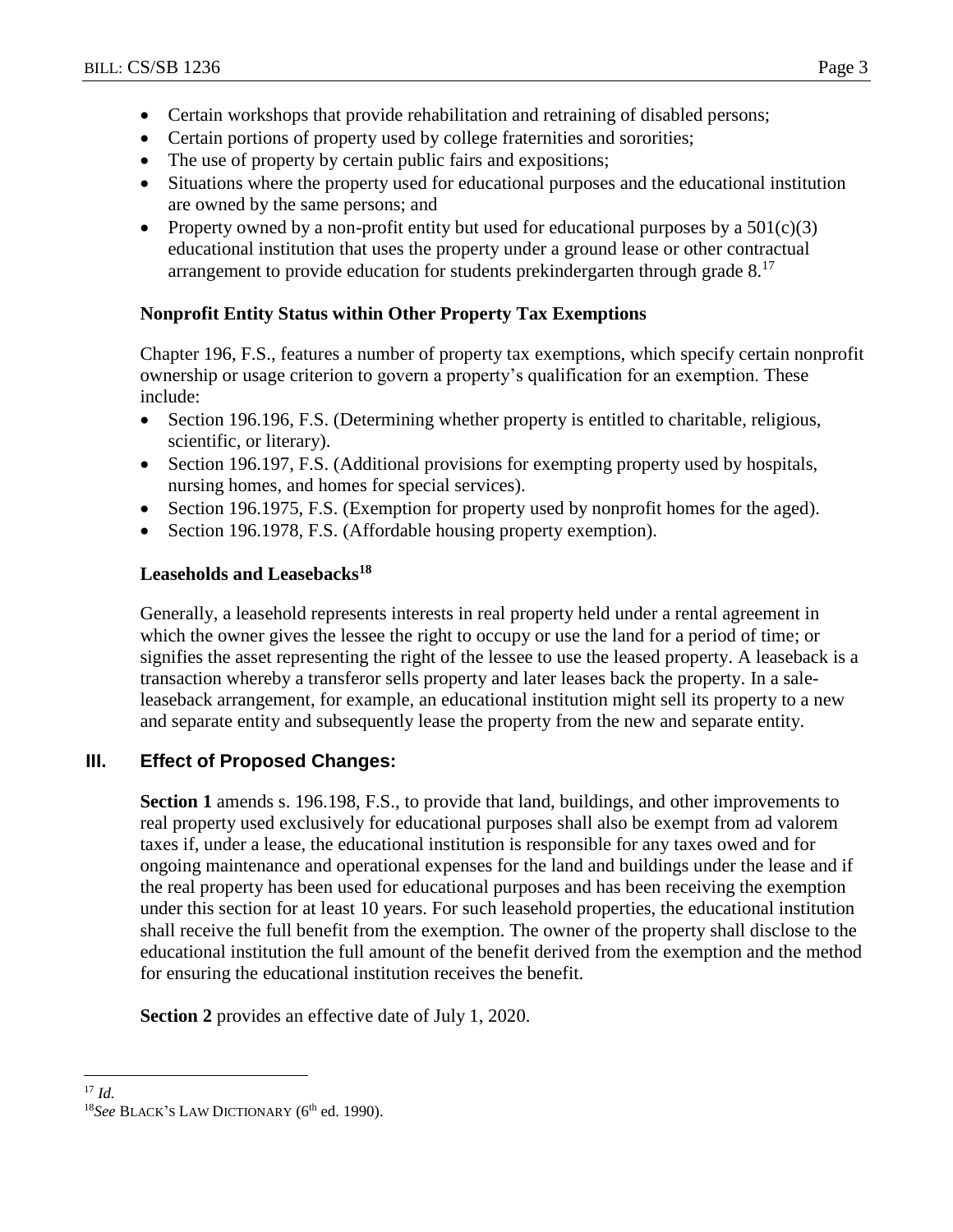# **IV. Constitutional Issues:**

A. Municipality/County Mandates Restrictions:

None.

B. Public Records/Open Meetings Issues:

None.

C. Trust Funds Restrictions:

None.

D. State Tax or Fee Increases:

None.

E. Other Constitutional Issues:

None identified.

# **V. Fiscal Impact Statement:**

A. Tax/Fee Issues:

The Revenue Estimating Conference has not yet determined the fiscal impact of the bill.

B. Private Sector Impact:

Educational institutions that meet the bill's new exemption qualifying parameters will likely pay less property tax.

C. Government Sector Impact:

The Department of Revenue would need to amend Form DR-504 and Rule 12D-16.002,  $F.A.C.<sup>19</sup>$ 

# **VI. Technical Deficiencies:**

 $\overline{a}$ 

The provisions in the CS specify that the exemption applies under certain circumstances which include that the real property has been receiving the exemption for at least 10 years. The sponsor may want to clarify characteristics of the 10 years (e.g., cumulative, consecutive, or immediately preceding).

<sup>19</sup> Florida Department of Revenue, *SB 1236 Agency Bill Analysis* (Jan. 15, 2020) (on file with the Senate Committee on Community Affairs).